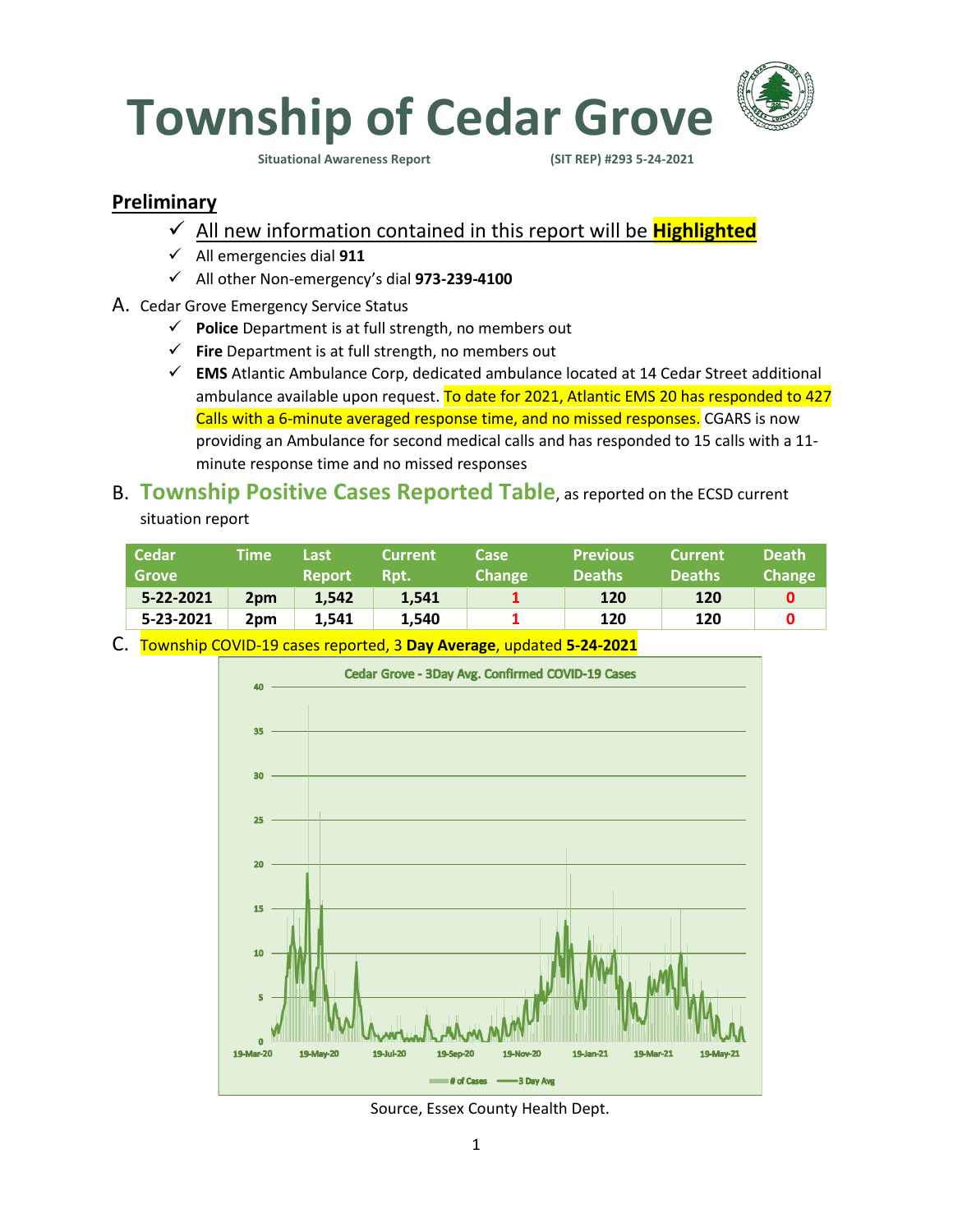

#### D. Township COVID-19 facility cases reported, 3 **Day Average**, updated **5-24-2021**



Source, Essex County Health Dept.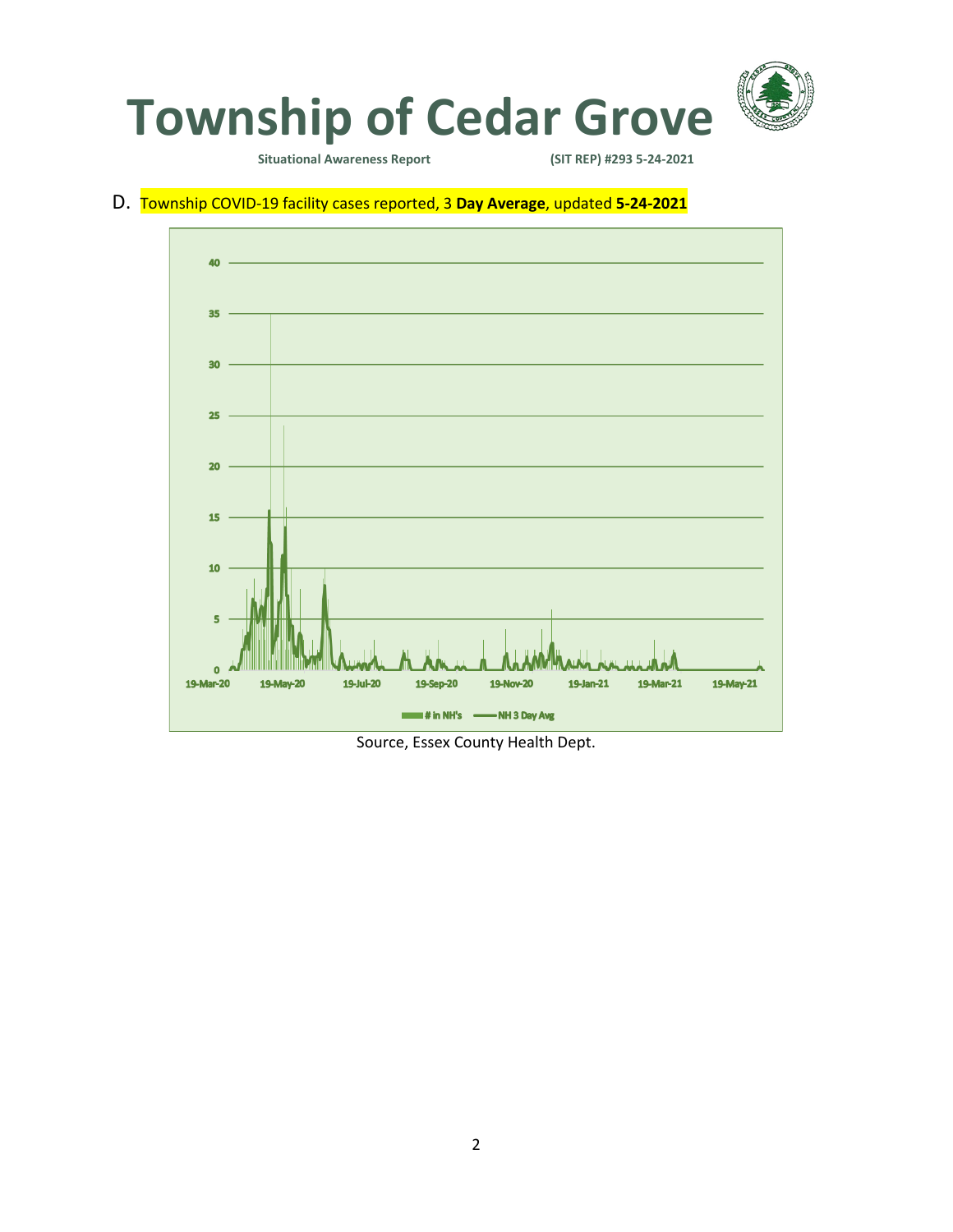

E. **Cedar Grove Facilities with COVID-19 Cases as reported by NJDOH, updated 5/21/2021.** This table is comprised of information provided by the State of New Jersey Department of Health. There is no correlation to the county's case reported above, see notes below.



[https://www.state.nj.us/health/healthfacilities/documents/LTC\\_Facilities\\_Outbreaks\\_List.pdf](https://www.state.nj.us/health/healthfacilities/documents/LTC_Facilities_Outbreaks_List.pdf)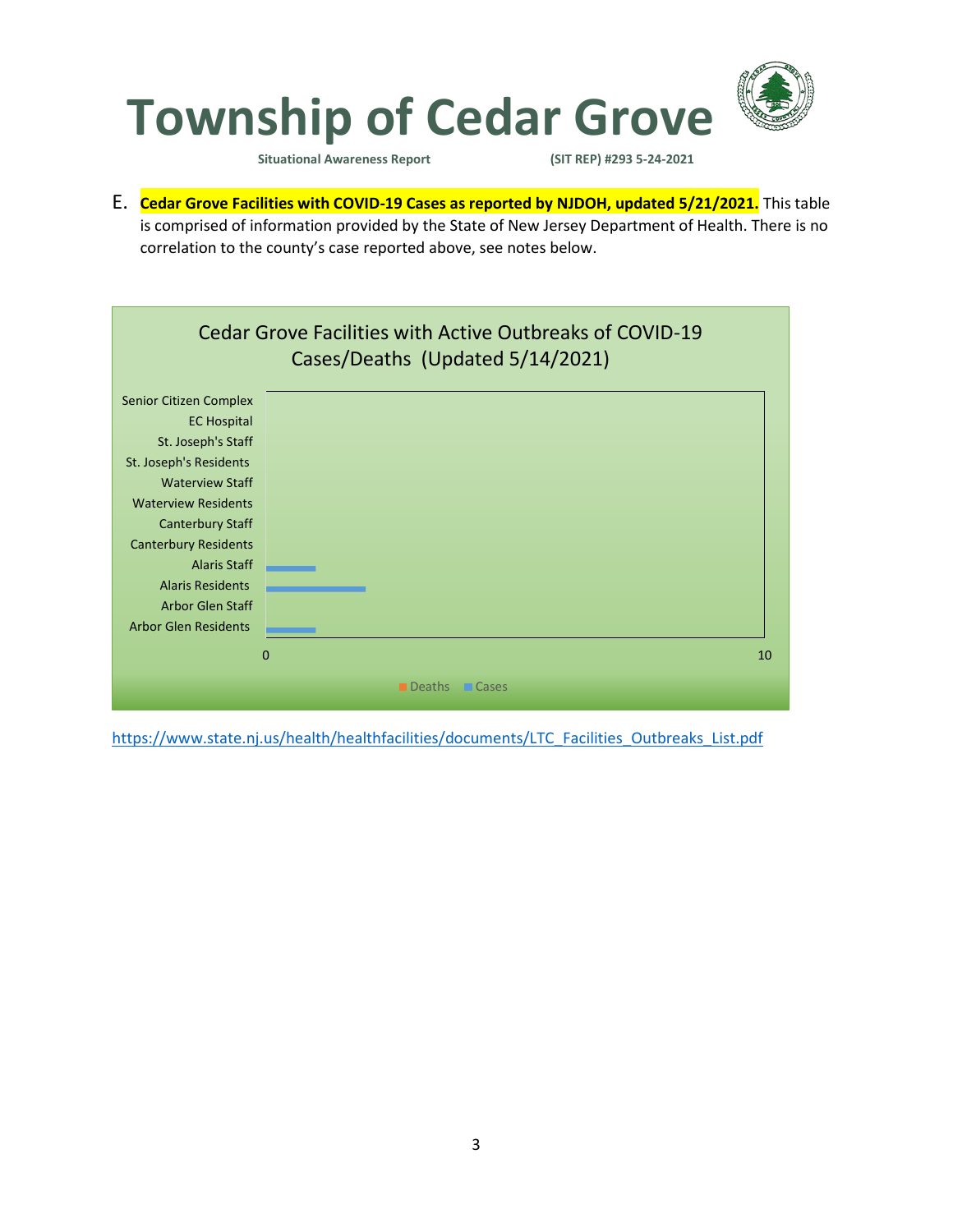

**Township of Cedar Grove**

**Situational Awareness Report (SIT REP) #293 5-24-2021** 

#### F. **Essex County Sites**



Source, Essexcovid.org.

To Make an Appointment for testing or vaccination

Go to [https://www.essexcovid.org](https://www.essexcovid.org/) or you can

## Call 973-877-8456 or email <mailto:essexcovid19@admin.essexcountynj.org>

### **To Find a Vaccine Location Go to:**

**[https://covid19.nj.gov/pages/covid-19-vaccine-locations-for-eligible](https://covid19.nj.gov/pages/covid-19-vaccine-locations-for-eligible-recipients)[recipients](https://covid19.nj.gov/pages/covid-19-vaccine-locations-for-eligible-recipients)**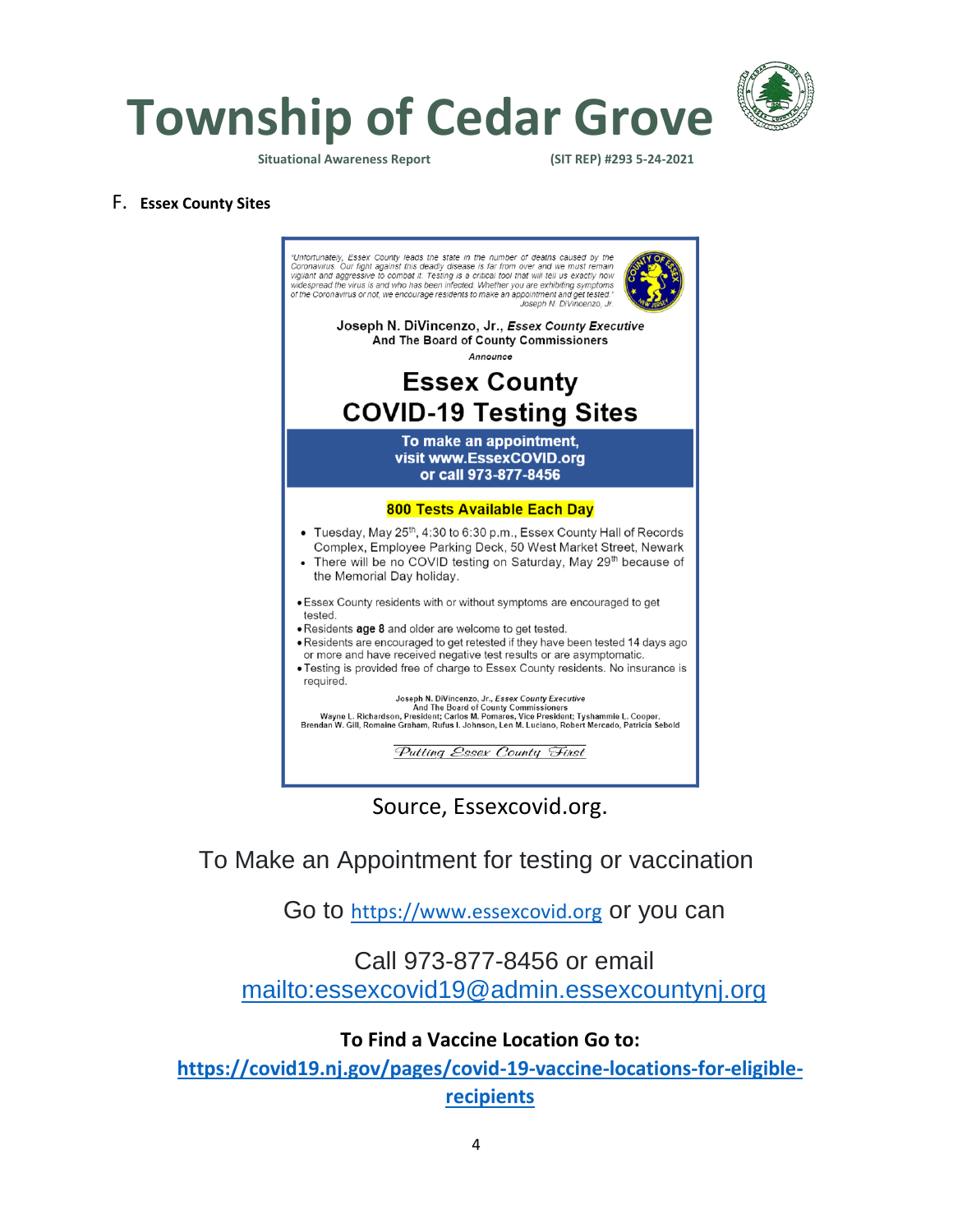

G. **State of New Jersey Vaccination Sites**

**Find Vaccine Appointments**  <https://covid19.nj.gov/pages/finder>

# New Jersey State Vaccine Call Center

# 855-568-0545

# **For State of New Jersey Information on who is eligible for vaccination at this time, go to:**

[https://covid19.nj.gov/faqs/nj-information/slowing-the-spread/where](https://covid19.nj.gov/faqs/nj-information/slowing-the-spread/where-how-and-when-can-i-get-vaccinated)[how-and-when-can-i-get-vaccinated](https://covid19.nj.gov/faqs/nj-information/slowing-the-spread/where-how-and-when-can-i-get-vaccinated)